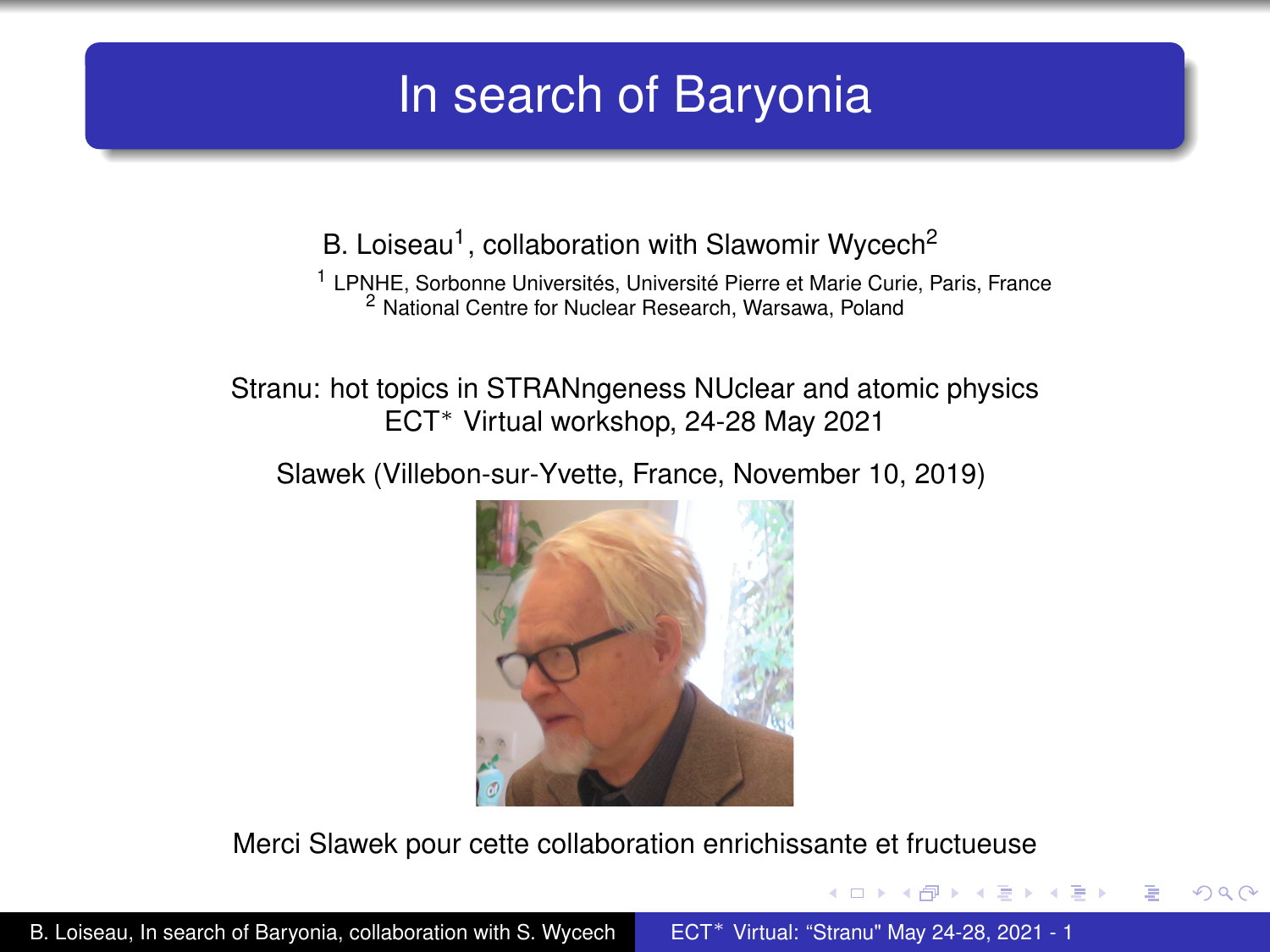#### <span id="page-1-0"></span>**Introduction**

- $\rightarrow$  Fruitful collaboration with Slawek
- $\Rightarrow$  Where to search for nucleon-antinucleon (quasi-)bound states or baryonia?

### **1) Formation experiments**

- $\star$  *J*/ $\psi \rightarrow \mathcal{B}p\overline{p}, \mathcal{B} = \gamma(\omega, \phi, \pi)$
- $\star$  *M*<sub>pp</sub><sup> $\sim$ </sup> distribution compared BES III histogram data of  $J/\psi \rightarrow \gamma \rho \bar{p}$
- $\star$  Summary and outlook

#### **2) Experiments testing sub-threshold energy region**

- ∗ Analysis of anti-protonic hydrogen and helium atoms
- ∗ Results with the Paris potential models
- ∗ Ratios of neutron over proton capture rates
- ∗ Concluding remarks and outlook

KOD KAP KED KED E YA G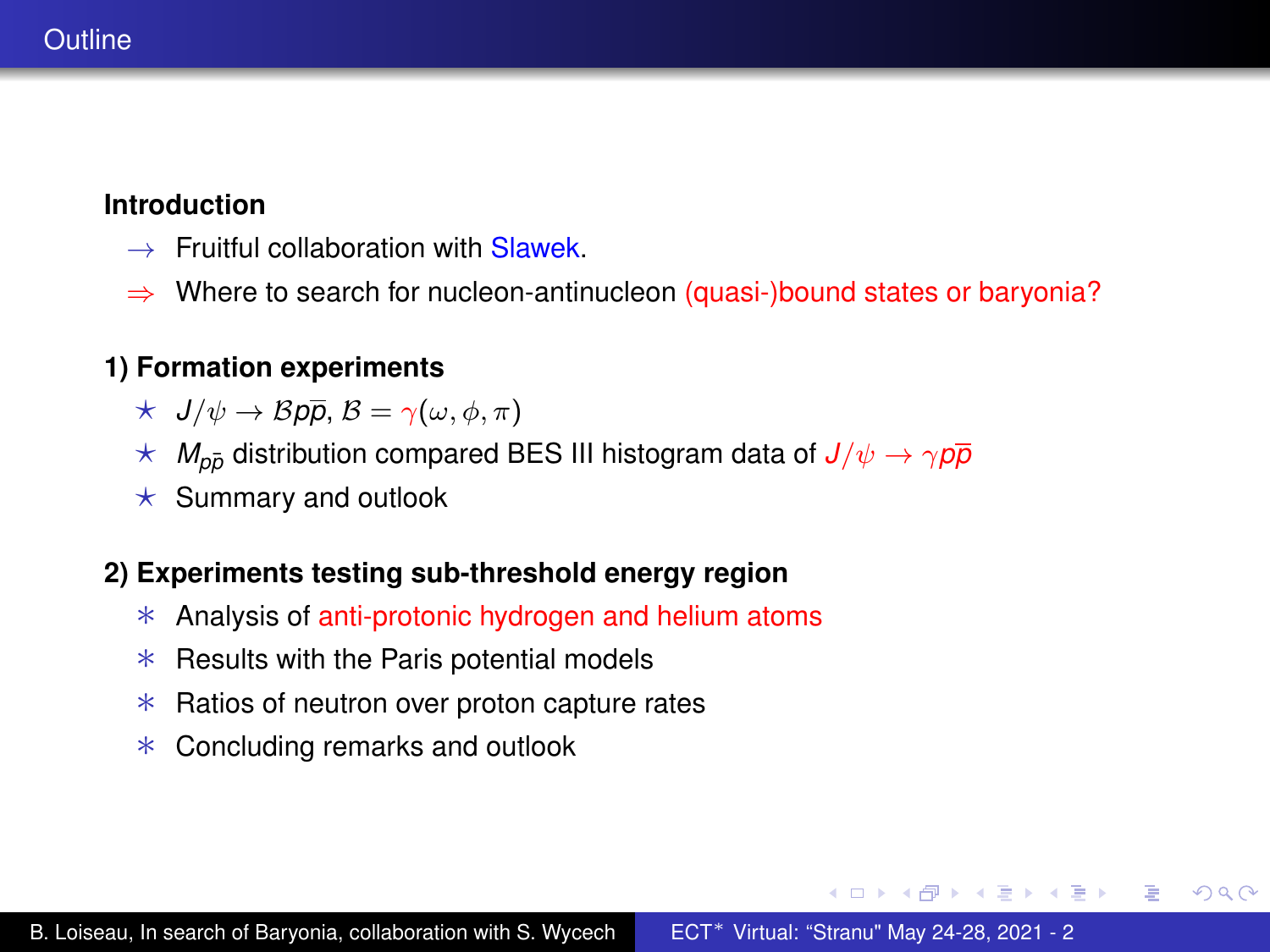<span id="page-2-0"></span>Started in the late nineties, being both invited by Torleif Ericson at Uppsala. Since then, we have collaborated within the French-Polish IN2P3-COPIN agreement program. Publications not involving nucleon-antinucleon:

- **B.** Loiseau, S. Wycech,  $πΛΣ$  coupling extracted from hyperonic atoms, Phys. Rev. C **63**, 034003 (2001); arXiv: nucl-th/0012005.
- T.E.O. Ericson, B. Loiseau, S. Wycech, A phenomenological π−*p* scattering length from pionic hydrogen, Phys. Letters B **594**, 76 (2004); arXiv: hep-ph/0310134.

Publications related to possible nucleon-antinucleon (quasi-)bound states or baryonia:

- $\rightarrow$  B. Loiseau, S. Wycech, Antiproton-Proton Channels in J/Psi decays Phys. Rev. C **72**, 011001(R) (2005); arXiv: hep-ph/0501112.
- $\rightarrow$  B. El-Bennich, M. Lacombe, B. Loiseau, S. Wycech, Paris *NN* potential constrained by recent antiprotonic atom data and  $\bar{p}p$  total cross sections, Phys. Rev C **79**, 054001 (2009); arXiv:0807.4454 [nucl-th].
- $\rightarrow$  B. El-Bennich, J-P. Dedonder , B. Loiseau, S. Wycech, Structure of the X(1835), Phys. Rev. C **80**, 045207 (2009); arXiv:0904.2163 [hep-ph].
- $\rightarrow$  E. Friedman, A. Gal, B. Loiseau, S. Wycech, Antiproton-nucleus interaction near threshold from the Paris nucleon-antinucleon potential, Nucl. Phys. A **943**, 101 (2015); arXiv:1506.06965 [nucl-th].
- $\Rightarrow$  J. -P. Dedonder, B. Loiseau, S. Wycech, Photon or meson formation in  $J/\psi$ decays into  $p\bar{p}$ , Phys. Rev. C 97, 065206 (2018); arXiv:1802.00763 [hep-ph].
- ⇒ B. Loiseau, S. Wycech, Extraction of baryonia from the lightest anti-protonic atoms, Phys. Rev. C **102**, 034006 (2020); arXiv:200[7.0](#page-1-0)[177](#page-3-0)[5](#page-1-0) [\[n](#page-2-0)[u](#page-3-0)[cl-t](#page-0-0)[h\].](#page-0-1)

 $290$ 

È.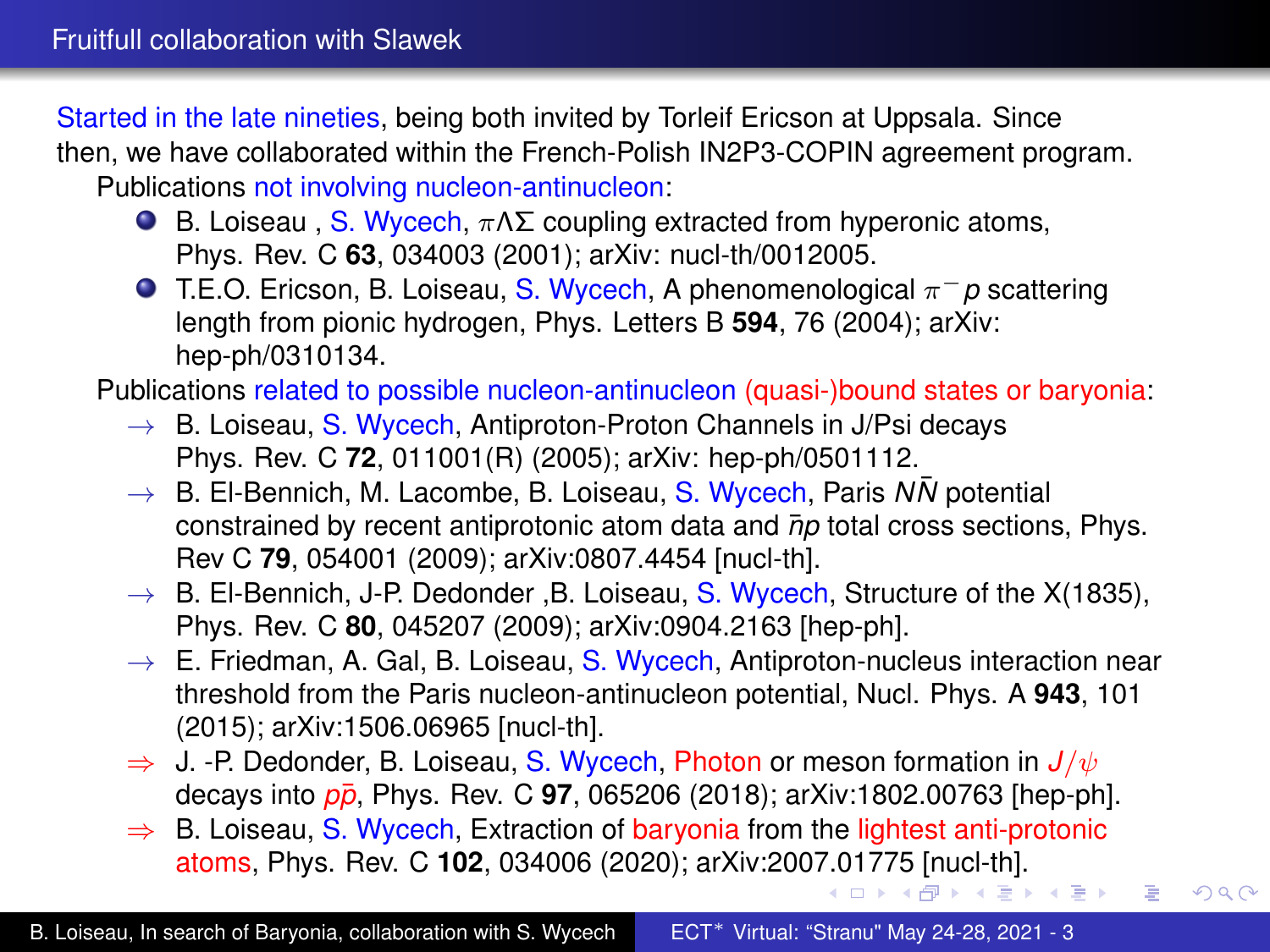<span id="page-3-0"></span>Search in *NN* since the beginnings of LEAR era at CERN but nothing found as:

- these states are broad due to fast annihilation processes and experiments confronted with heavy backgrounds,
- **exclusion principle not operative and a large number of partial waves may be** formed in the  $N\bar{N}$  systems.
- 1) Specific *NN* states can be reached in formation experiments.
	- $\rightarrow$  *J/* $\psi \rightarrow \gamma p\bar{p}$ *:* enhancement close to the  $p\bar{p}$  threshold observed by the BES Collaboration [Phys. Rev. Lett. **108**, 112003 (2012)].
	- $\rightarrow$  *J/* $\psi$  meson and photon:  $J^{PC} = 1^{--} \Rightarrow$  only  $^1S_0$ ,  $^3P_1$ , and  $^3P_0$  final  $\rho\overline{\rho}$  states allowed by *P* and *C* conservations in the  $\gamma p \bar{p}$  channel.
	- $\rightarrow$  Semi-quantitative description of  $J/\psi \rightarrow \gamma p\bar{p}$  [B. Loiseau, S. Wycech, PRC72, 011001(R) (2005)] with final  $\gamma p\bar{p}$  state dominated by the <sup>11</sup> S<sub>0</sub> partial wave where Paris potential [B. El-Bennich, J-P. Dedonder ,B. Loiseau, S. Wycech, PRC **79**, 054001 (2009)] has a 52 MeV broad quasi-bound state at 4.8 MeV below threshold.  $^{2S+1}$ L<sub>J</sub> or  $^{2l+1,2S+1}$ L<sub>J</sub>  $\rightarrow$  *S*, L, J, I: spin, angular momentum, total momentum, isospin (1 or 0) of  $p\overline{p}$ .
	- $\Rightarrow$  Study of  $J/\psi \rightarrow B \rho \overline{\rho}$  decays,  $B = \gamma$ ,  $(\omega, \phi, \pi)$  [J. -P. Dedonder, B. Loiseau, S. Wycech, PRC **97**, 065206 (2018)]
- 2) Experiments testing sub-threshold energy region: atomic levels in very light atoms:
	- $\rightarrow$  Useful atoms to study baryonia: antiprotonic deuterium and antiprotonic helium experimental data exist - relatively simple nuclear structure - study  $\bar{p}N$  interaction at different sub-threshold energies.
	- ⇒ Analysis of anti-protonic hydrogen and helium atoms [B. Loiseau, S. Wycech, PRC **102**, 034006 (2020)]. イロト 不優 トメ ミトメ ミトリーミー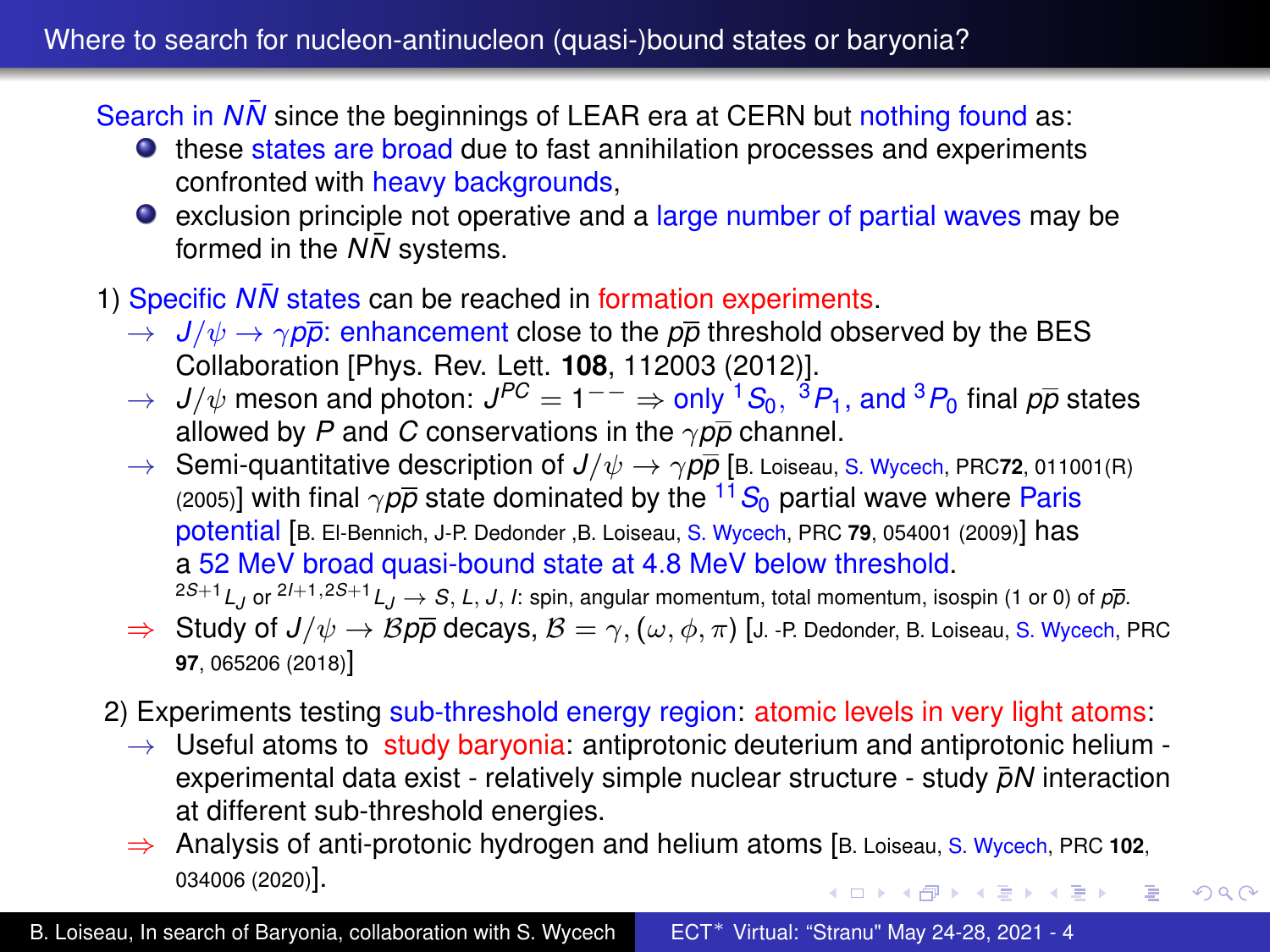1)  $J/\psi \to Bp\overline{p}$ ,  $B = \gamma(\omega, \phi, \pi)$  [J. -P. Dedonder, B. Loiseau, S. Wycech, PRC 97, 065206 (2018)]

Two processes (DWBA) to describe the BES Collaboration data on  $\gamma$  (or  $\omega$ ).





b) Emission from Baryonic Current (BC):



 $=$ •:  $J/\psi$  source, phenomenological Gaussian function with radius  $R(M_{\rho\overline{\rho}}) = R_0 + \beta \sqrt{M_{\rho\overline{\rho}} - 2m} \rightarrow R_0 =$  0.28 fm,  $\beta =$  0.175 fm<sup>3/2</sup> represent the data fairly well. (a) Born term, (b) T: Final State Interaction (FSI) with *S*-wave half-off shell function from Paris *NN* potential [B. El-Bennich, M. Lacombe, B. Loiseau, S. Wycech, PRC **79**, 054001 (2009)]

4 ロ ) (何 ) (日 ) (日 )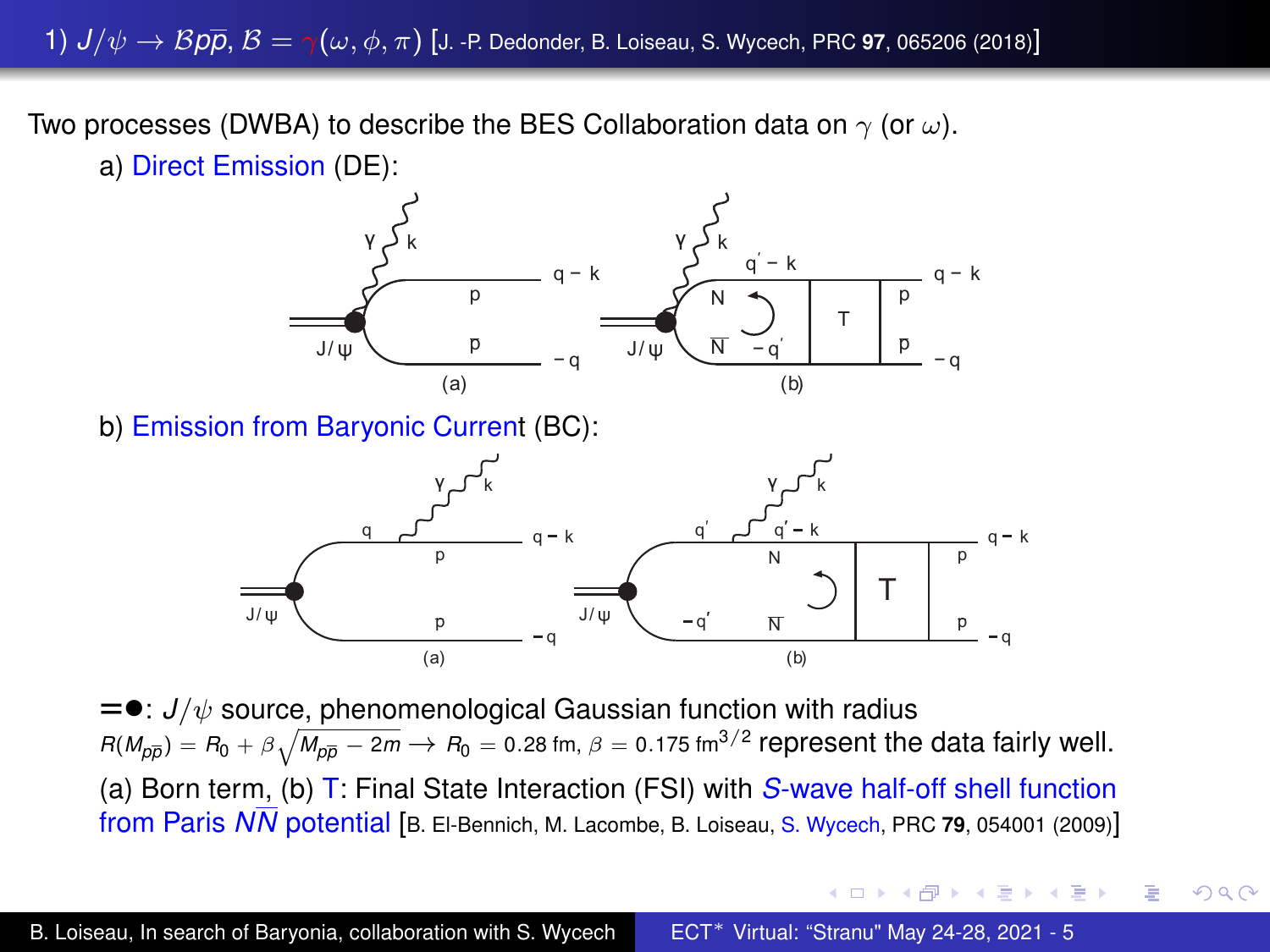<span id="page-5-0"></span>

Baryonic current peak: strongly suppressed due to interference of intermediate *pp* , *nn* channels.

 $\rightarrow$  7 free parameters, i) normalization source function fixed by  $J/\psi \rightarrow p\overline{p}$  decay rate, ii) magnetic and electric amplitudes calculated independently for DE and BC emission modes, iii) emission rates added and the normalizations of the DE and BC rates fixed to reproduce the experimental ratio  $\mathcal{R} = \Gamma(p\bar{p}\gamma)/\Gamma(p\bar{p})$  and the invariant mass distribution, iv)Electric contribution (*P*-wave) is renormalized, v) the  $\eta_c(2983)$  formation is fitted by a relativistic Breit-Wigner.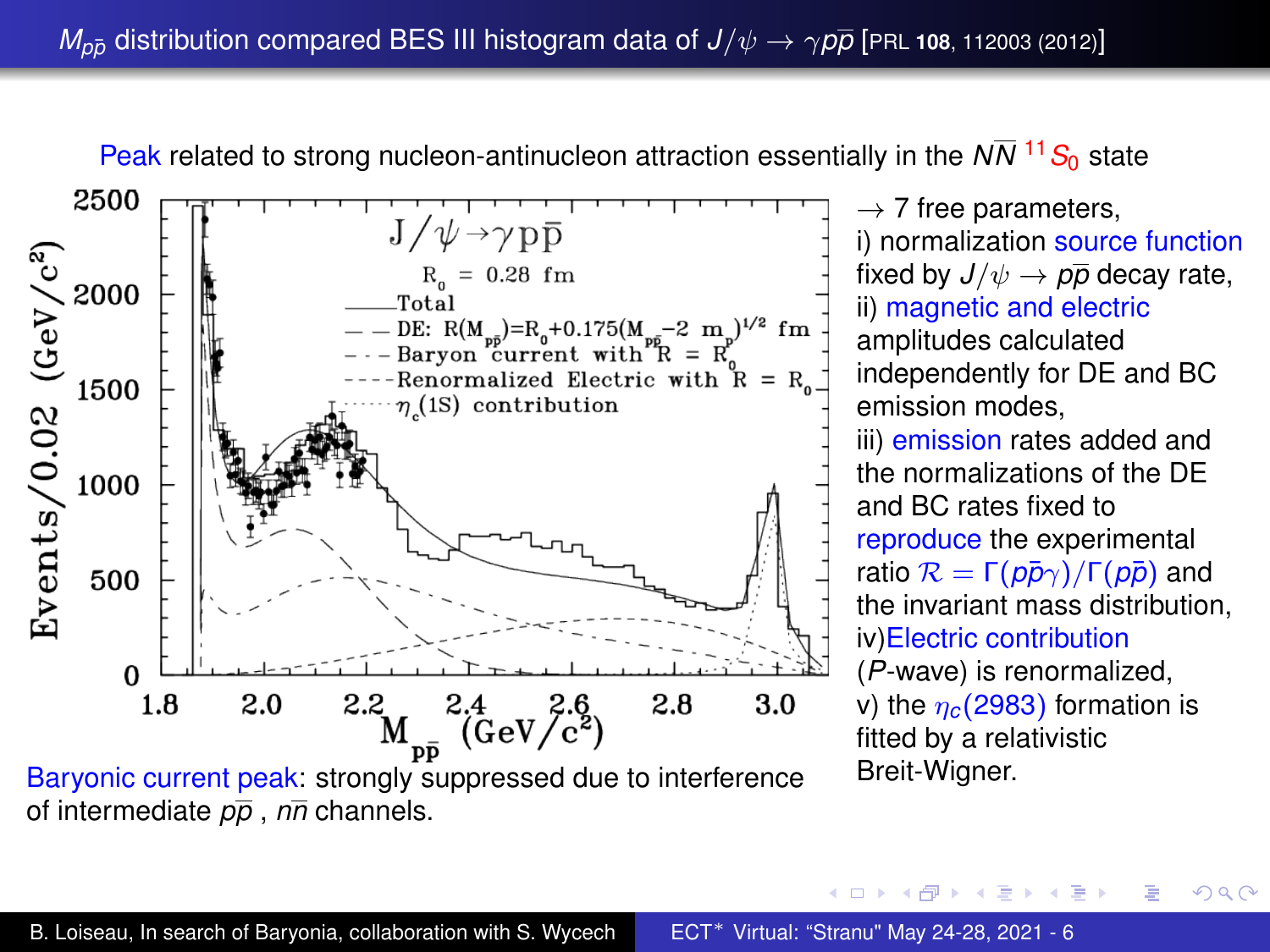<span id="page-6-0"></span>**Summary:** BES Collaboration data on  $J/\psi \rightarrow \gamma(\omega)p\bar{p}$  is described by two processes.

# 1) Direct emission process before formation of final baryons.

 $\star$  FSI for  $\gamma \Rightarrow$  2 resonant states:

a) a very sharp peak close to threshold due to a baryonium - broad 52 MeV wide quasi-bound state at 4.8 MeV below threshold in  $11S<sub>0</sub>$  wave of Paris potential,

- b) a resonant state at 2170 MeV shape resonance in the same partial wave.
- $\star$  For ( $\omega$ ) Born contribution describes full  $\omega$  spectrum at large  $M_{\alpha\overline{p}}$  and  $M_{\omega}$ *p*.
- $\star$  For  $\gamma$  (or  $\omega$ ) weak energy dependence for the source radius is necessary.
- 2) Emission from baryonic current. Occurs after *J*/ψ decay into an *NN* pair.
	- $\star$  For  $\gamma$  not sufficient to reproduce final resonant states  $\Rightarrow$  need DE model.
	- $\star$  For ( $\omega, \pi, \phi$ , not shown here) the Born term is the dominant mode.
	- $\star$  But the  $\omega$  mass distribution  $M_{p\bar{p}}$  needs a strong reduction in the lower mass region: obtained by introducing a FSI involving a *N*∗(3/2) or *N* ∗ (3/2) resonance created by an  $\omega$ - $p$  ( $\omega$ - $\bar{p}$ ) interaction via an  $\omega$  exchange between  $\bar{p}$ - $p$  ( $p$ - $\bar{p}$ ) pairs.

## **Outlook**

- $J/\psi$  and  $\psi(2S)$  different internal structure: DE $\Rightarrow$  no peak in  $\psi(2S)$  formation.
- ∗ Paris potential fits data *Mpp* . 2.1 GeV but produces reasonable results beyond.
- $*$  Present approach could be applied with other interaction like the  $\chi$ EFTN<sup>3</sup>LO [Ling-Yun Dai, J. Haidenbauer, U.-G. Meissner, JHEP **07**, 078 (2017)]
- ∗ Present work ⇒ related *pp* → *J*/ψ + *meson* reaction on nuclei sooner or later at FAIR (Facility for Antiproton and Ion Research), a[t G](#page-5-0)[SI,](#page-7-0) [D](#page-5-0)[ar](#page-6-0)[m](#page-7-0)[sta](#page-0-0)[dt,](#page-0-1) [Ge](#page-0-0)[rm](#page-0-1)[any](#page-0-0)[.](#page-0-1)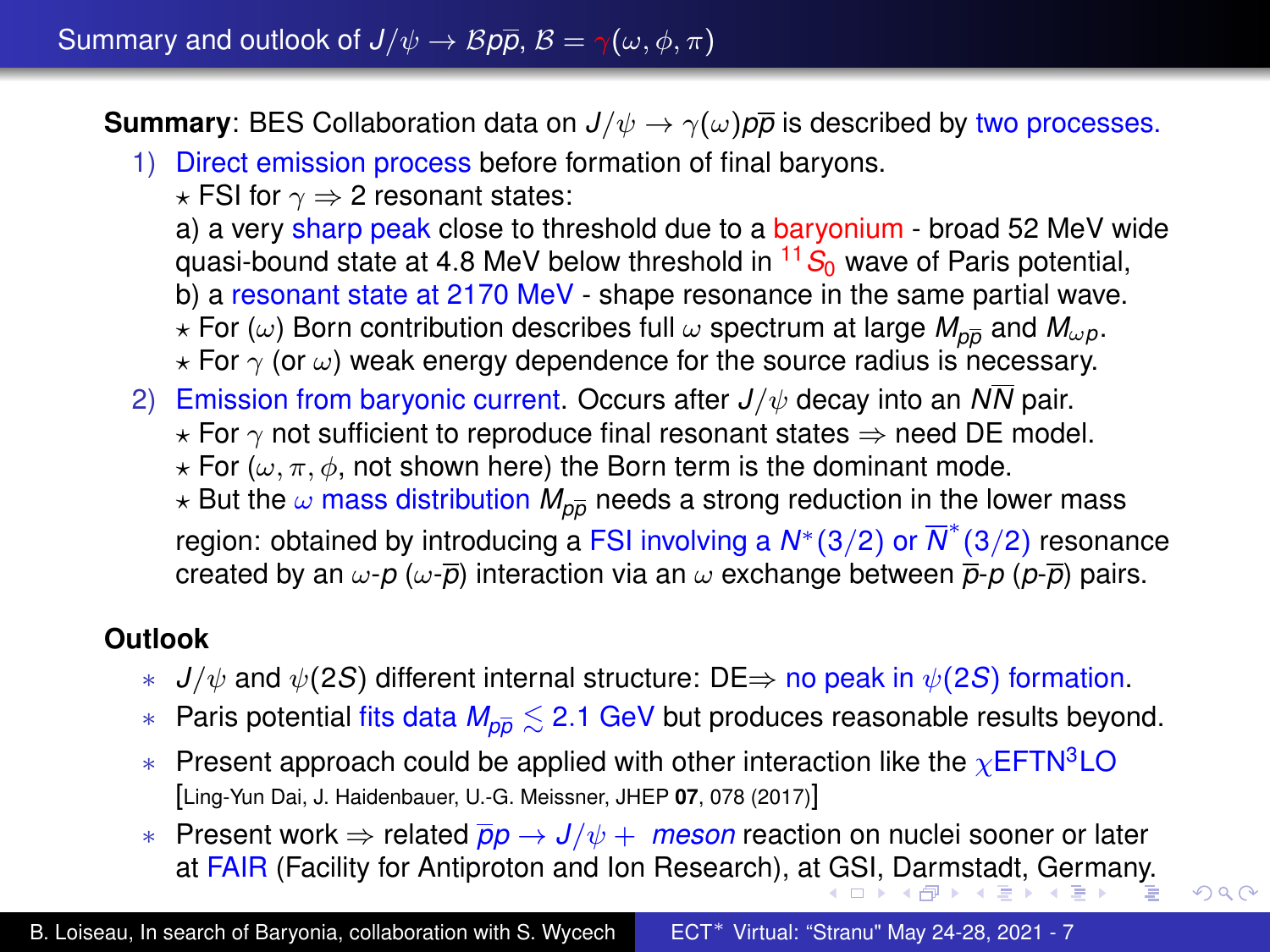<span id="page-7-0"></span>Level shifts and width for <sup>2</sup>H(2*P*), <sup>3</sup>He(2*P*, 3*D*), <sup>4</sup>He(2*P*, 3*D*) expressed in terms of *pN*¯ sub-threshold scattering lengths and volumes.



Quasi-three-body system, 1: antiproton, 2: nucleon, 3: residual system.

Jacobi coordinates, momentum: *p*<sup>3</sup> , *k*12, space: ρ, *r*.

Outline for the *S*-wave interaction:

$$
V_{\bar{p}N}(E_{cm},S)=\frac{2\pi}{\mu}\widetilde{T}_0(r,E_{cm})
$$

$$
\widetilde{T}_0(r,E) = \frac{\mu_{N\bar{N}}}{2\pi} V_{N\bar{N}}(r,E) \frac{\Psi(r,E,k'(E))}{\psi_0(r,k'(E))}
$$

 $\rightarrow$  *E* < 0,  $V_{N\bar{N}}(r, E)$ : Paris model,  $k'(E) = \sqrt{2\mu_{N}E}$ , regular free wave:  $\psi_o(r, k) = \sin(rk)/(rk), \Psi(r, E, k'(E))$ solution of the Lippman-Schwinger equation:  $\Psi = \psi_0 + G^+ V \Psi$ .

**K ロ ト K 何 ト K ヨ ト K ヨ ト** 

ă.

 $2Q$ 

 $\Rightarrow$  If  $\bar{p}$  bound into an atomic orbital, energy shifts of upper levels (levels of small atomic-nucleus overlap) generated by perturbation and at leading order:  $\Delta E_{nL}-i\Gamma_{nL}/2=\Sigma_j\ \langle \psi_L\ \varphi|V_{\bar{p}N_j}(E,S)|\varphi\ \psi_L\rangle,$   $\Sigma_j$  over all nucleons of the nucleus.  $\varphi(\rho)$ : wave function of the struck nucleon;  $\psi_L(\beta \rho)$ : Coulomb-atomic-wave functions of given angular momentum L with  $\beta = \frac{M_R}{M_R + M_N}$ .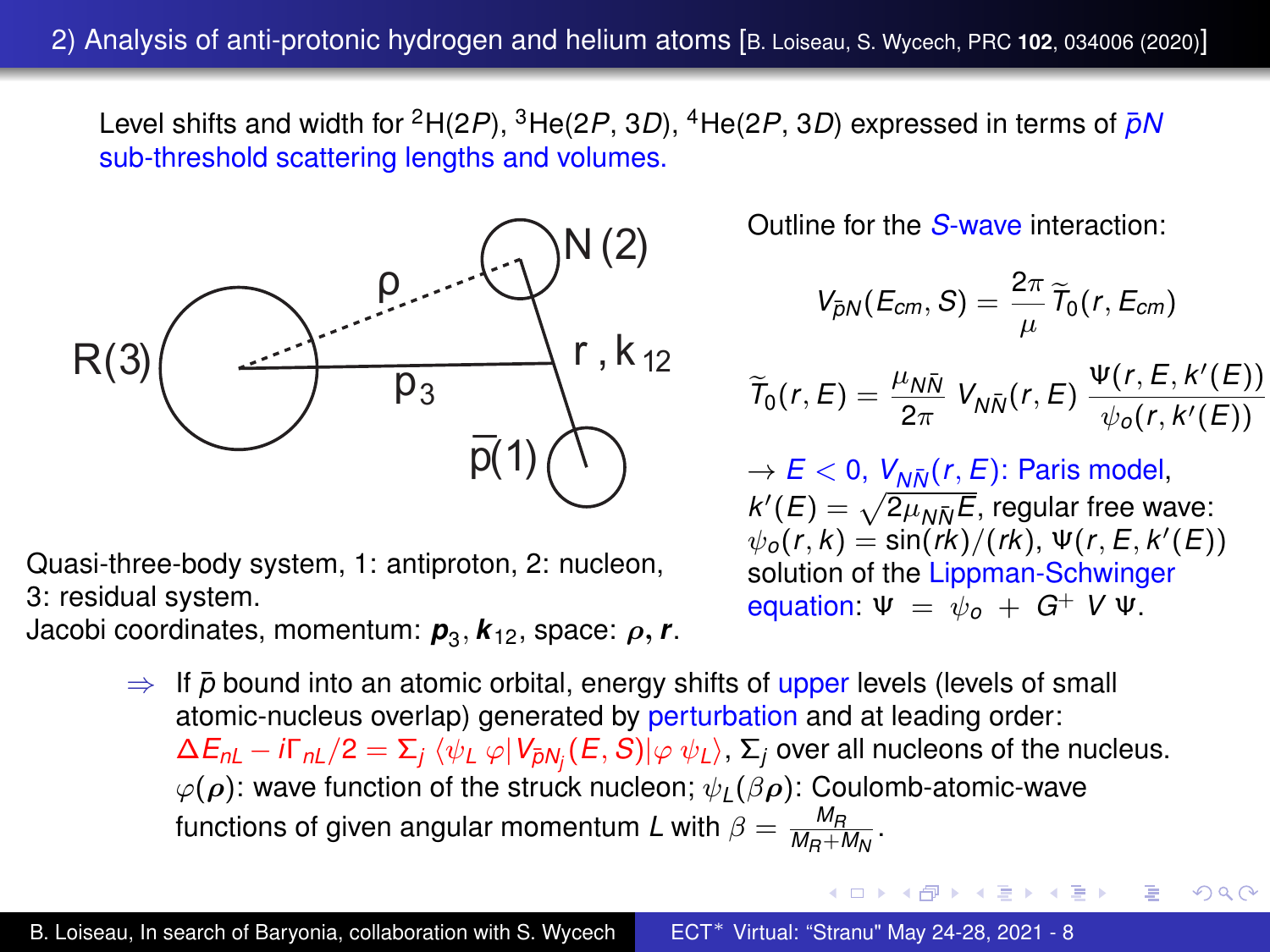| order       | Shift       | Width      |
|-------------|-------------|------------|
| S wave      | 100{113}    | 210{145}   |
| P wave      | $-9{58}$    | 365{206}   |
| Sum         | $91\{171\}$ | 575{341}   |
| Data [1, 2] | $243 + 26$  | $489 + 30$ |
|             |             |            |

[1] D. Gotta, Prog.Part.Nuc.Phys. **52**, 133 (2004). [2] D. Gotta *et al.*, NPA **660**, 283 (1999).



Results for 2P-deuterium level corrections in meV calculated with the spin averaged amplitudes of the Paris 2009 potential. Numbers curly brackets are results with the Paris 1999 potential.

> Subthreshold amplitudes generating the  $4P_{3/2}$  hyperfine structure in deuterium. With Paris 09 solution it is strongly dominated by the resonant *a*( <sup>33</sup>*P*1) at -4.8 MeV. Relevant *pN*¯ c.m. energies fall in the region −7.6 ± 1 MeV. Downward shift of the resonance position by a -4 MeV or more will strongly reduce the attraction calculated in this component. In this way the hyperfine structure splitting is practically nullified.

> > $290$

**≮ロト ⊀ 何 ト ⊀ ヨ ト ⊀ ヨ ト**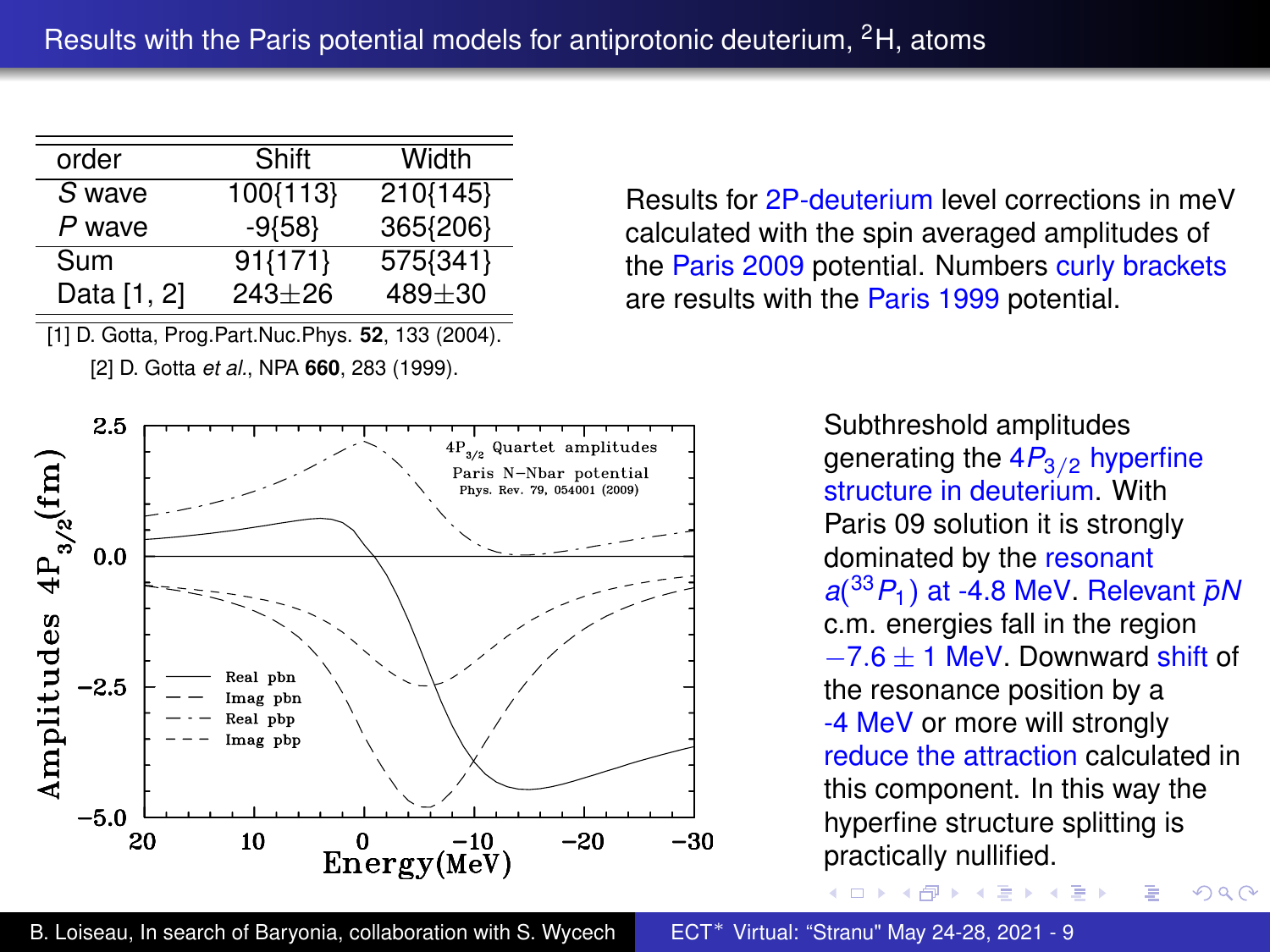|          | 2P shift        | 2P width   | 3D width       |
|----------|-----------------|------------|----------------|
| S wave   | 6.68(9.22)      | 17.5{11.5} | 0.69(0.49)     |
| P wave   | $-6.36{1.44}$   | 15.0{26.9} | 1.46{2.08}     |
| Sum      | $0.31\{10.71\}$ | 32.5{38.4} | $2.15\{2.57\}$ |
| Data [3] | $17 + 4$        | $25 + 9$   | $2.14 + 0.18$  |

[3] M. Schneider *et al.*, Zeit. Phys. A **338**, 217 (1991).

Leading order calculations in eV for 2*P* and in meV for 3*D* (widths only) level corrections in <sup>3</sup>He obtained with the spin averaged amplitudes of the Paris 2009 potential.

Numbers in curly brackets are obtained with the Paris 1999 potential.

|          | 2P shift       | 2P width    |
|----------|----------------|-------------|
| S wave   | $6.66\{7.83\}$ | 12.3{7.70}  |
| P wave   | $-5.20{4.75}$  | 19.1{22.13} |
| Sum      | 1.46{12.59}    | 31.4{29.8}  |
| Data [3] | $17 + 4$       | $25+9$      |

As in the above Table but only for 2*P* level including higher order corrections. Now the contribution of the *P* wave interaction depends also on *S* wave interaction as a result of multiple scattering summation method.

 $\left\{ \bigoplus_k k \right\} \in \mathbb{R}$  is a defined of

4 0 8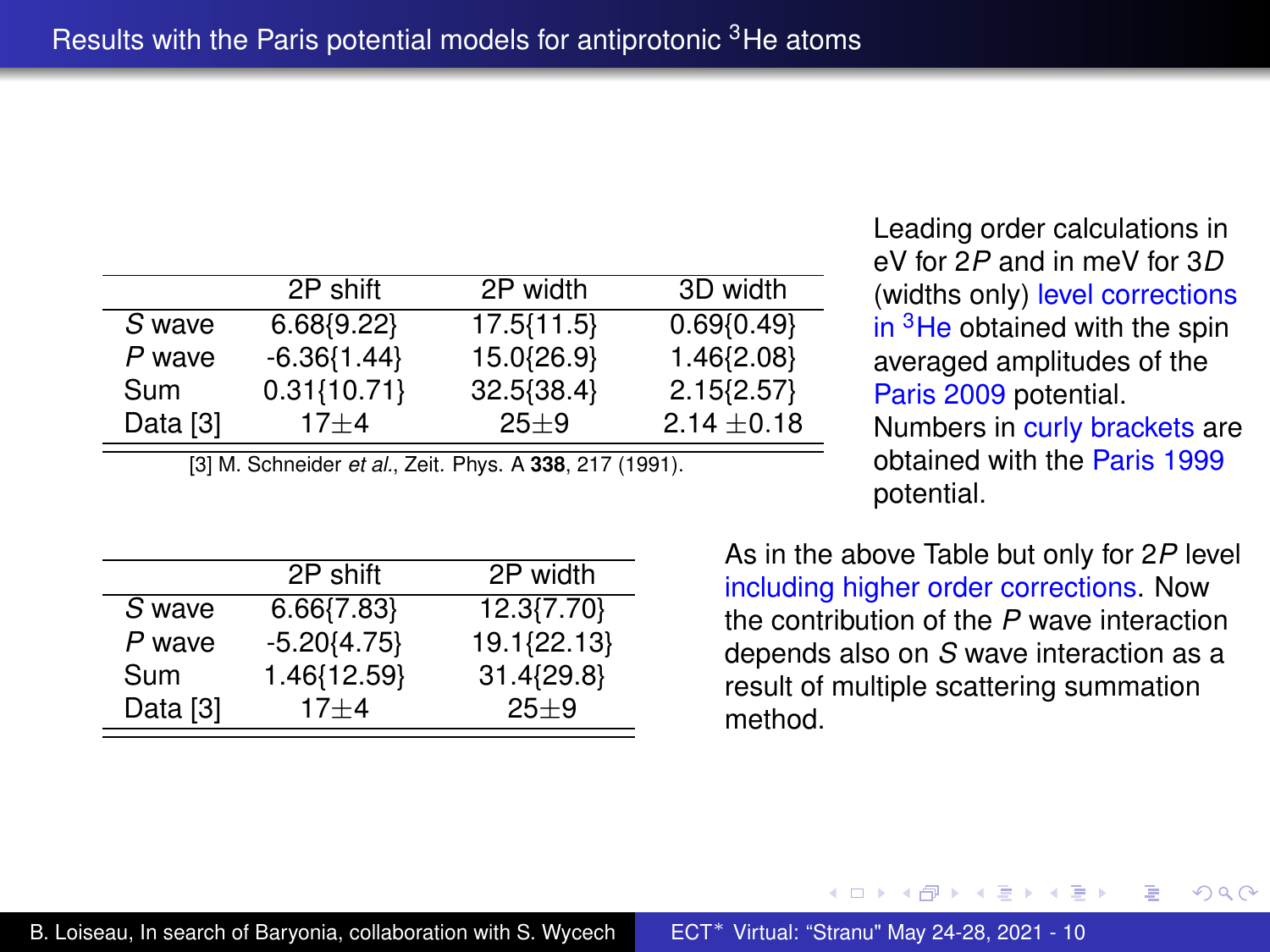|          | 2P shift         | 2P width   | 3D width       |
|----------|------------------|------------|----------------|
| S wave   | $9.72{17.6}$     | 26.0{19.8} | 0.66(0.50)     |
| P wave   | $-9.01\{-10.4\}$ | 14.9{14.8} | $0.91\{0.91\}$ |
| Sum      | $0.708\{7.2\}$   | 40.9{34.6} | $1.57\{1.41\}$ |
| Data [3] | $18 + 2$         | $45 + 5$   | $2.36 + 0.10$  |

[3] M. Schneider *et al.*, Zeit. Phys. A **338**, 217 (1991).

Leading order calculations in eV for 2*P* and in meV for 3*D* (widths only) level corrections in <sup>4</sup>He obtained with the spin averaged amplitudes of the Paris 2009 potential.

Numbers in curly brackets are obtained with the Paris 1999 potential.

|          | 2P shift       | 2P width   |
|----------|----------------|------------|
| S wave   | 8.94{12.3}     | 14.7{10.4} |
| P wave   | $-8.71(-10.9)$ | 19.0{18.6} |
| Sum      | $0.23{1.4}$    | 33.7{29.0} |
| Data [3] | $18\pm2$       | $45 + 5$   |

As in the above Table but only for 2*P* level including higher order corrections. Now the contribution of the *P* wave interaction depends also on *S* wave interaction as a result of multiple scattering summation method.

 $\left\{ \bigoplus_k k \right\} \in \mathbb{R}$  is a defined of

4 0 8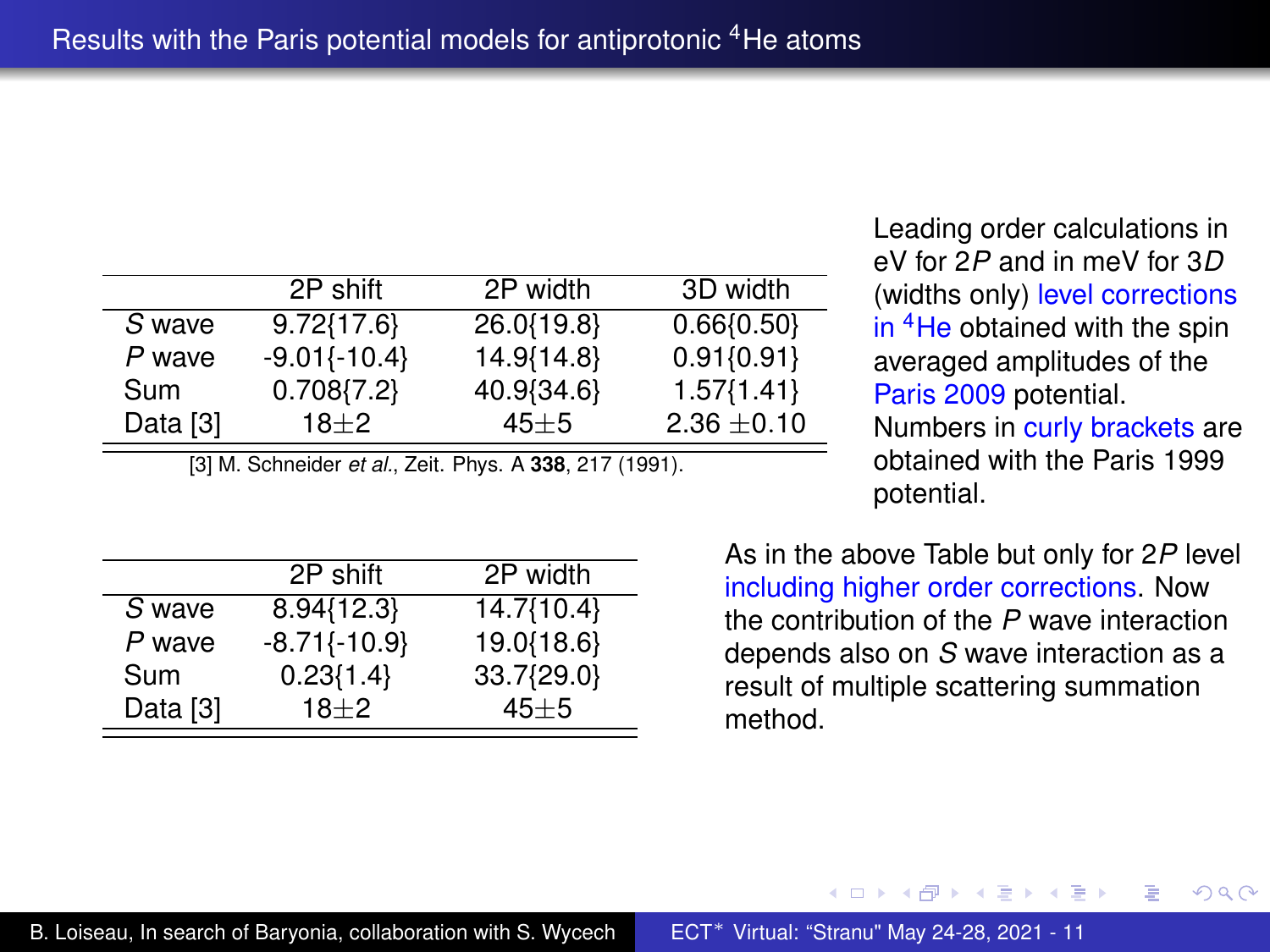<span id="page-11-0"></span>

| atom         | $N(\bar{p}n)/N(\bar{p}p)$ |
|--------------|---------------------------|
| 96Zr[4]      | $2.6 + 0.3$               |
| $124$ Sn [4] | $5.0 + 0.6$               |
| $106$ Cd [4] | $0.5 + 0.1$               |
| $112$ Sn [4] | $0.79 + 0.14$             |

[4] P. Lubiński, J. Jastrzebski, A. Trzcińska,

W. Kurcewicz, F. J. Hartmann, W. Schmid,

T. vonEgidy, R. Smolańczuk, S. Wycech, Composition of the nuclear periphery from antiproton absorption, PRC **57**, 2962 (1997). The ratios of  $N(\bar{p}n)$  and  $N(\bar{p}p)$  capture rates from atomic states. The second column gives the experimental numbers obtained in radiochemical experiments [4]. Two normal cases <sup>96</sup>Zr and 124 Sn: neutron haloes.

Anomalous results for <sup>106</sup>Cd and <sup>112</sup>Sn, partly due to a sizable differences (∼ 3 MeV) in *p* and *n* separation energies valence nucleons. Additional explanation: fairly narrow *N*-*N* quasibound state boosting  $\bar{p}$ -*p* absorptions over  $\bar{p}$ -*n* ones.

4 ロ ) (何 ) (日 ) (日 )

| Atom                          | Experiment      | Paris 09       | Paris 99       |
|-------------------------------|-----------------|----------------|----------------|
| $\bar{p}^2$ H [5]             | $0.81 + 0.03$   | $1.09\{0.55\}$ | $0.84\{0.61\}$ |
| $\bar{p}^2$ H [6]             | $0.749 + 0.018$ | 1.09 ${0.55}$  | $0.84\{0.61\}$ |
| $\bar{p}^{3}$ He [7]          | $0.70 + 0.14$   | .65            | 1.00           |
| $\bar{p}$ <sup>4</sup> He [7] | $0.48 + 0.03$   | .48            | 0.59           |

[5] R. Bizzari *et al.*, Nuovo Cim. **22A**, 225 (1974)

[6] T. E. Kalogeropoulos and G.S Tsanakos, PRD **22**, 2585 (1980).

[7] F. Balestra *et al.*, Nucl. Phys. **A474**, 651 (1987).

*Rn*/*<sup>p</sup>* ratios. Second column: experimental results from  $\bar{p}$ stopped in bubble chambers. Third and fourth columns Paris potential calculation It is assumed that capture occurs from *nP* atomic levels. Results for captures in deuterons from *nS* states: curly brackets.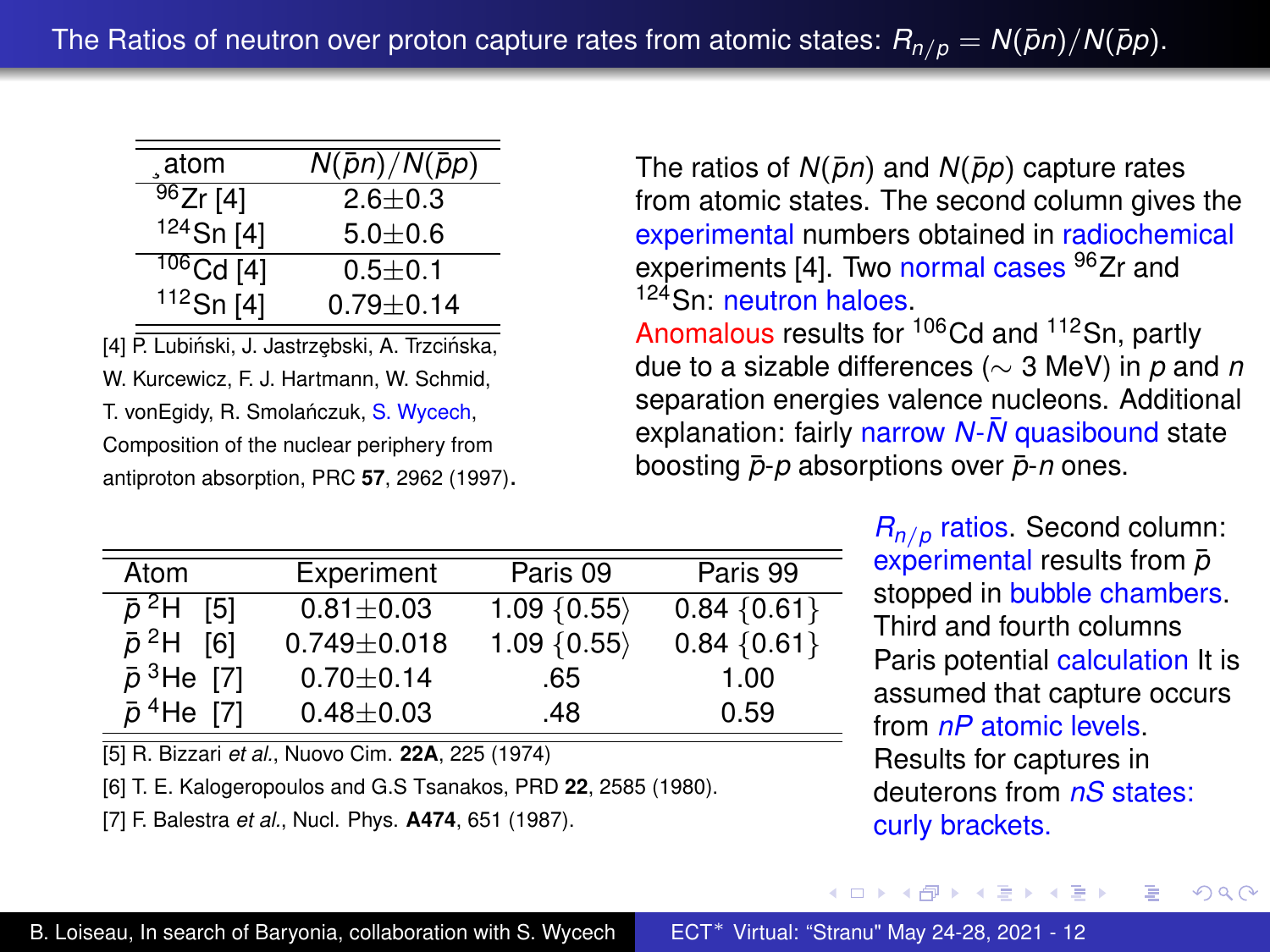Antiprotonic atomic levels characterized with very small nuclear-atom overlap are a powerful method to study  $\bar{p}N$  amplitudes below the threshold, down to some -40 MeV.

- **Paris 2009:** *S***-wave**  $\bar{p}N$  amplitudes dominated by a broad <sup>11</sup> S<sub>0</sub> quasibound state,  $E = -4.8$  MeV,  $\Gamma = 50$  MeV,  $\rightarrow$  strong repulsion levels in the light atoms.
- *P*-wave interactions are attractive and balance with *S* wave →uncertain position of the <sup>33</sup>*P*1-quasibound state predicted by Paris 2009 and 1999.
- **O** Repulsion from the <sup>11</sup> $S_0$  wave not strong enough:  $\rightarrow$  new phenomenon below -40 MeV - In Paris 2009: I=1 quasibound *S*-wave state at -80 MeV - Data requires a shift to -60 MeV.  $\star$  Medium and heavy atoms - higher nuclear densities and level shifts far from Born approximations - require attraction.
- **O** Consistency with the <sup>2</sup>H, <sup>3</sup>He atomic levels + understanding of the  $R_{n/p}$ anomalies require the  ${}^{33}P_1$  quasibound state (−17 MeV in Paris 99; −4.5 MeV in Paris 09) to be located in the [-11, -9] MeV region.
- **In antiprotonic deuterium measurement of the**  $4P_{3/2}$  **fine structure would be** valuable and would fix the energy of  $^{33}P_1$  quasibound state.
- ⇒ Paris 2009 versus Paris 1999: level shifts Paris 99 better (strongly bound <sup>33</sup>*P*1); Paris 09 fits on additional  $\bar{p}p$  and capture rates  $R_{n/p}$  better  $\rightarrow$  advantage PUMA project at CERN; Paris 09 better for the BES Collaboration enhancement results.
- $\star$  **Outlook** Paris 09 starting point for successful description of atomic, bubble chamber, radiochemical data if *P*-wave baryonium position shifted down by few MeV + deeply bound *S* state pushed up by some 20 MeV.  $\Rightarrow$  Update of this potential model, work is in progress.

MERCI POUR VOTRE ATTE[NTI](#page-11-0)[ON](#page-13-0)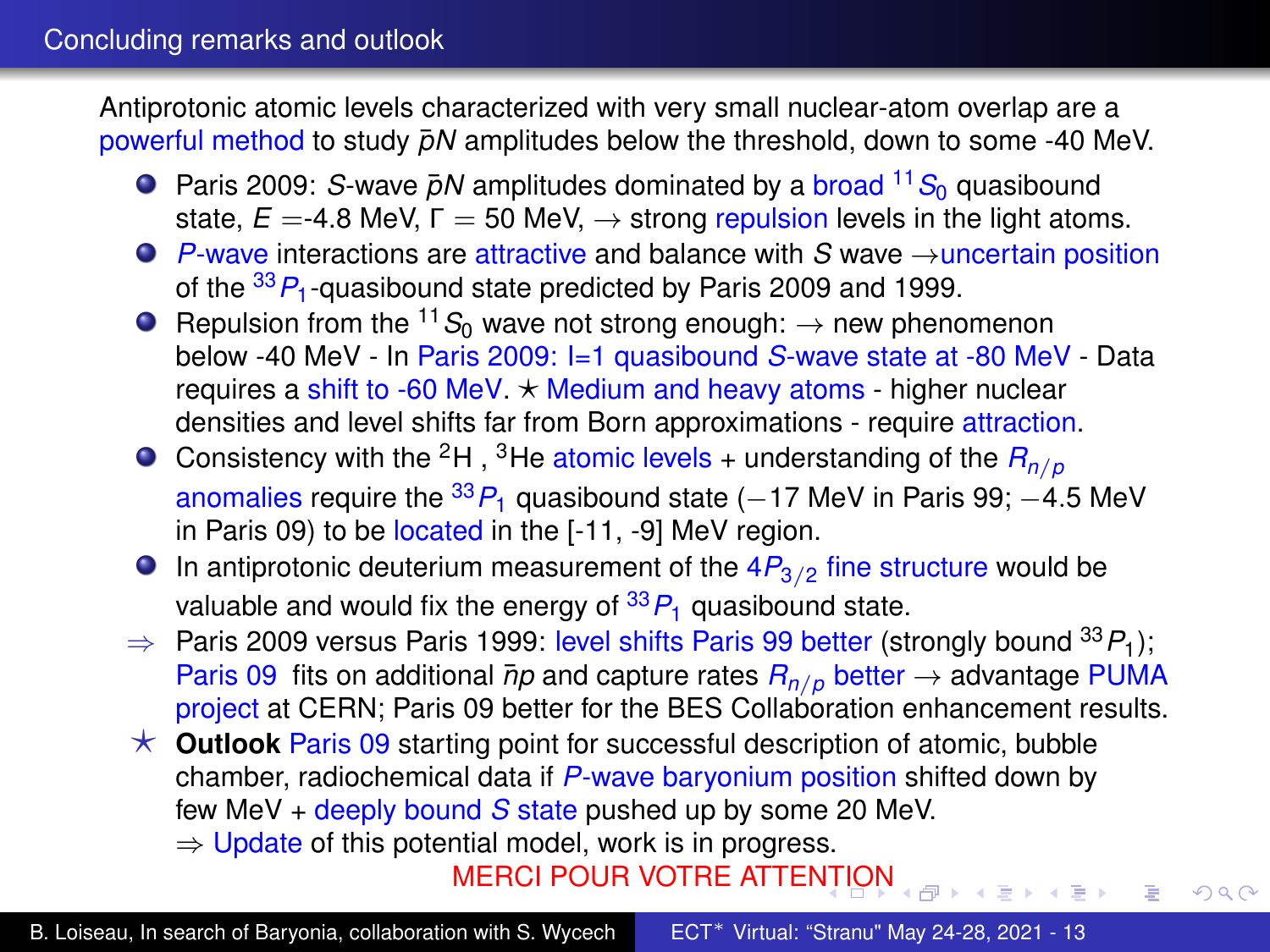# BACKUP MATERIAL

<span id="page-13-0"></span> $\rightarrow$  Related works to formation experiments

B. Loiseau, In search of Baryonia, collaboration with S. Wycech ECT<sup>∗</sup> [Virtual: "Stranu" May 24-28, 2021 - 14](#page-0-0)

K ロ ▶ K @ ▶ K 할 ▶ K 할 ▶ 이 할 → ⊙ Q @